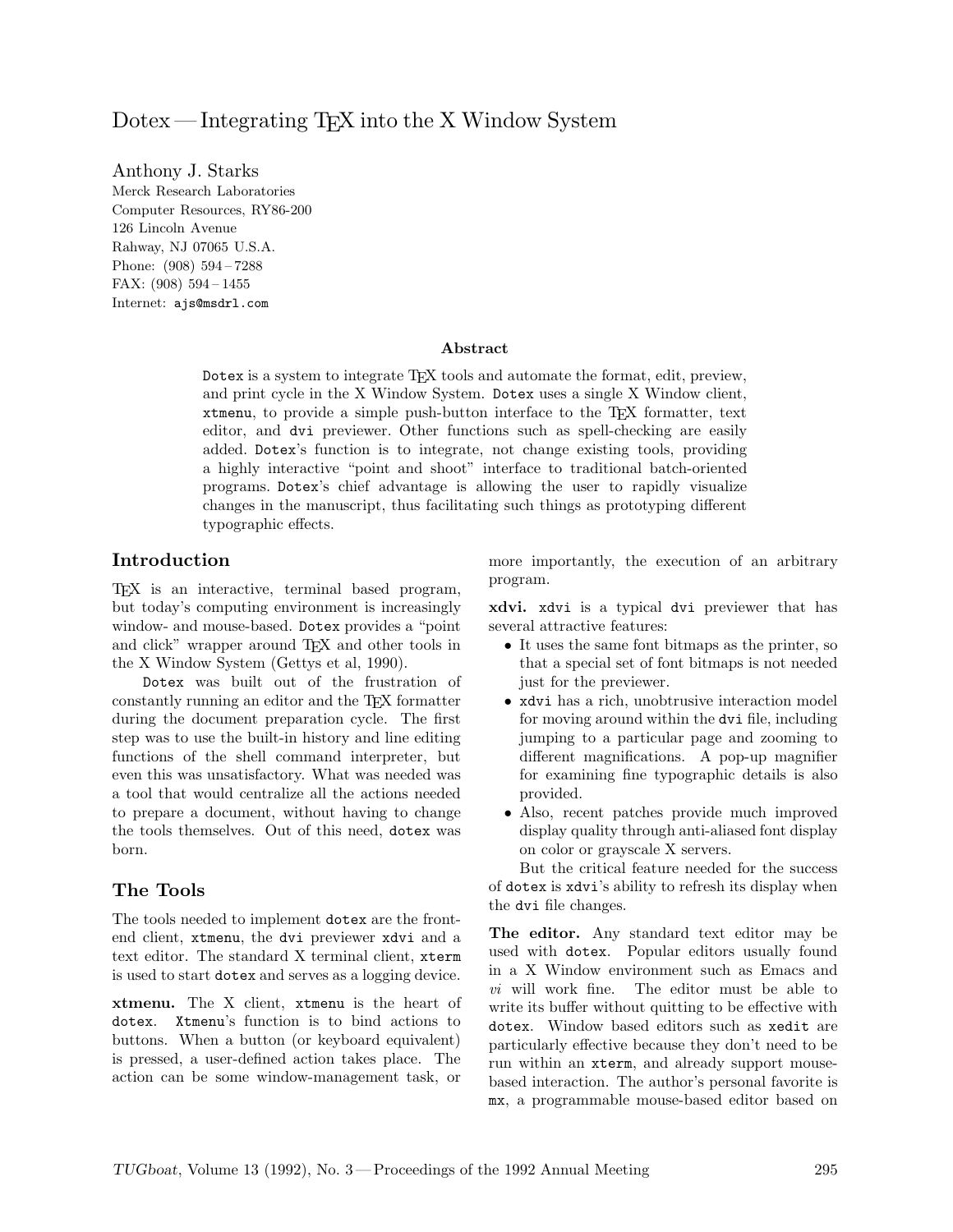the Tcl language (Ousterhout, 1990). Mx provides mouse-based selection, multiple windows, and other niceties such as support for regular expressions. Another welcome feature for TFX use is the visual indication of the nesting level of delimiter pairs like { } and [ ].

**Other tools.** Any program that can aid in document preparation can potentially be used with dotex. For example, spell checking can be added by running an interactive speller such as ispell. In the same way, TEX manuscripts may be checked for grammatical correctness.

## **Configuration**

**The dotex shell script.** A simple xtmenu script looks like this:

```
1. #
2. #<br>3. #dotex -- automate TeX and tools
4. #
5. # Usage: dotex file
6. #
7. file=$1
8. xtmenu -noquit -stdin <<!
9. "$file.tex" !label
10. TeX %tex $file.tex
11. Edit %mx $file.tex&
12. Preview %xdvi $file.dvi&
13. Print %dvidsk $file|lp -o nobanner -r
14. Done lexit
15. !
```


It is a unix shell script that defines the buttons in the main xtmenu window. Line 7 saves the name of the file that is to be used later in the script. Line 8 is the execution of the xtmenu program itself. The option -noquit tells xtmenu not to quit after an action executed, and the -stdin option means take the input from the standard input file; in this case the shell *here document* (Kernighan and Pike, page 94) contained in lines  $9-14$ . If desired, the buttons may be arranged horizontally by adding the -horizontal option.

The lines in the *here document* are the heart of dotex. Each line is a label/action pair. The first string in the pair is a label that manifests itself as either a button or label in the xtmenu menu. The second string is either a keyword defining a label, a system command, or special action. The label/action pair in line 9 defines a label at the top of the menu. This label is for identification only

and no action takes place when it is clicked with the mouse. Lines whose action-string begin with % are sent to the command interpreter for execution when their labels are "pressed" by placing the mouse cursor over them and pressing the first mouse button.

Lines  $10-13$  run T<sub>E</sub>X, the editor, the previewer, and dvi print tool respectively on the target file. The action in line 14 terminates a dotex session, and line 15 terminates the *here document*.

The order of the buttons is arbitrary, but it is best to arrange the most used buttons at the top, and to group the functions logically.

Note that the definitions of the buttons are not necessarily static. With appropriate X resource settings, a given key sequence may be defined which invokes a dialog box in which a new action and/or label can be defined. This mechanism can be used to alter command names or parameters.

## **A dotex Session**

To begin a dotex session, type the command:

### dotex file

in a xterm window running a shell. To make effective use of screen space, the shell window should be about 10 lines long.

This creates the dotex menu, with its buttons corresponding to the script described above:

| file.tex |  |
|----------|--|
| TeX      |  |
| Edit     |  |
| Preview  |  |
| Print    |  |
| Done     |  |

Figure 2: The dotex menu

Generally a dotex session will have these windows on the screen concurrently:

- *•* the dotex menu,
- the editor window,
- the previewer window, and
- the shell, or log window.

The editor and preview windows correspond with the Edit and Preview buttons. The shell window is the xterm used to start dotex. The standard TEX dialog and other system messages are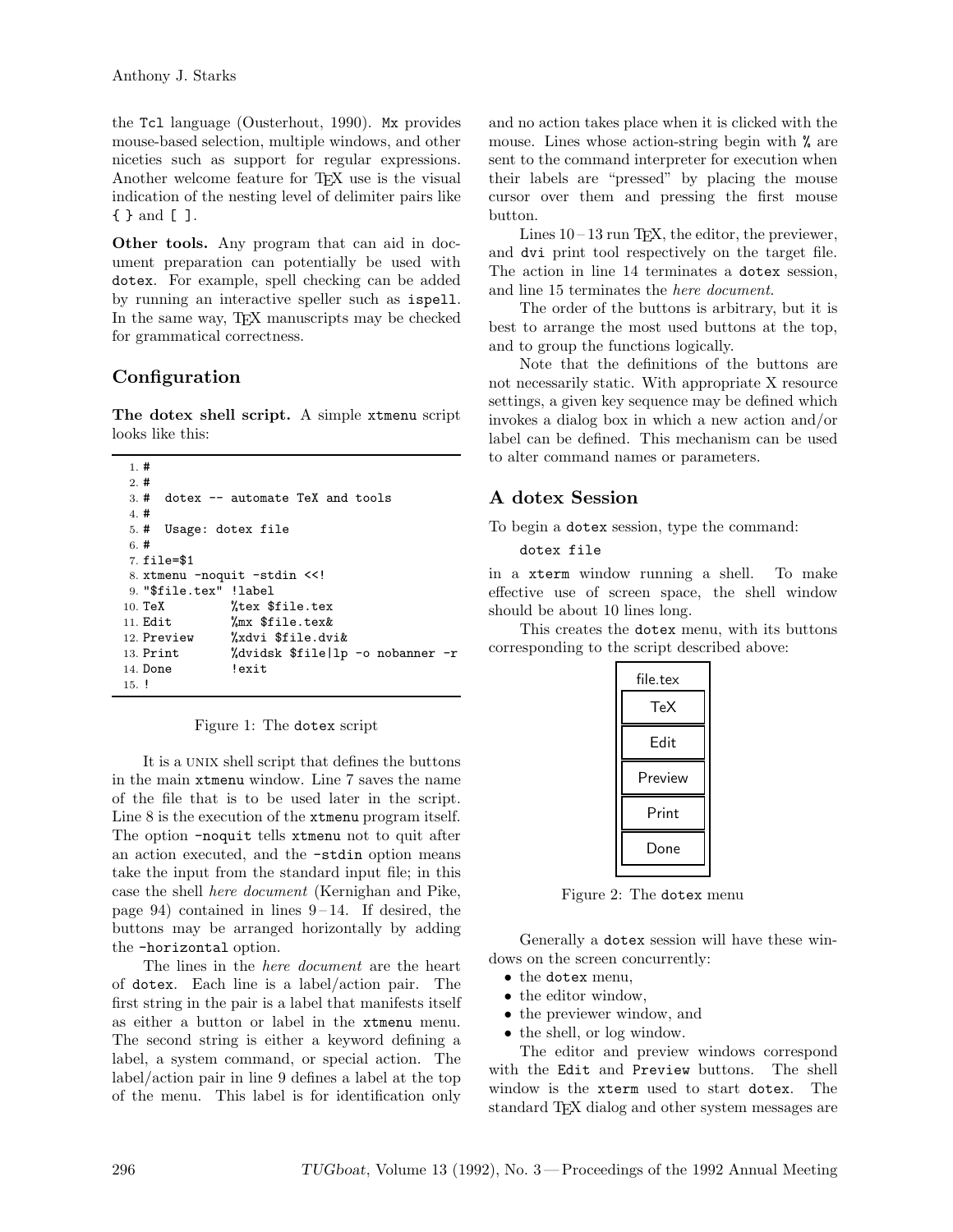displayed here. If the operating system supports it, dotex can be placed in the background\*, and then other commands may be issued in the shell window.

**Editing.** Pressing the Edit button creates an editor window acting on the filename specified in the dotex command line with .tex appended to it. This is usually the first action. When the file is ready to be formatted by TEX, the edit buffer is written.

Formatting. The next action is running T<sub>E</sub>X on the file just written by simply pressing the TeX button on the dotex menu. The normal T<sub>E</sub>X dialog appears in the shell window.

Note that it is best to position the editor window close to the dotex menu so that the operation of writing the file and formatting requires minimal mouse movement.

To achieve tighter integration of the edit-TEX cycle, the act of writing the editor buffer could trigger automatic formatting by making the action of the TeX button execute this shell script:

```
touch $1.tex
while :
do
    if newer $1.tex $1.dvi
    then
        tex $1.tex
    fi
    sleep 5
done
```
Figure 3: Triggered T<sub>E</sub>X script

which automatically runs T<sub>EX</sub> when the source file is newer than the corresponding dvi file. The responsiveness of the formatting is controlled by changing the number of seconds in the sleep command. As an extra bonus, the file would also be formatted after any other action that accessed the T<sub>EX</sub> source such as spell checking.

Previewing. If the T<sub>EX</sub> run produced no errors, you can preview the file by pressing the Preview button. This will bring up a window representing the output of your T<sub>EX</sub> run. You can move through the dvi file, and perhaps magnify sections of the output.

**Printing.** When you are ready to print, simply press the Print button in the dotex menu. This will run the dvi processor defined in the xtmenu script on the file just formatted and previewed. Any messages generated by the dvi driver appear in the shell window.

Once the windows are arranged, you are free to move between them, interacting with each as appropriate.

**Arranging the windows.** The figure in the appendix shows a typical arrangement of the windows. The previewer window is the largest with the other windows atop it. The shell window is kept small and unobtrusive near the bottom of the screen. The dotex menu is also near the Control menu of the editor, so that writing and T<sub>E</sub>Xing require minimal mouse movement. Note that to preserve screen space it is sometimes useful to iconify both the shell and previewer window. In this arrangement, the focus is on the edit window and the dotex menu. The usual interaction is to make changes in the edit window, press the TeX button, and then view the file by pressing the mouse on the iconfied previewer window. Alternatively, the file can be previewed by bringing the large previewer window to the front of window stack. When the view is no longer needed, the previewer window can be pushed to the bottom of the stack.

The use of the X Window *window manager* , (Gettys, pages  $S2/49-S2/52$ ) is important to the use of Dotex, since the window manager's job of window sizing, movement and arrangement effects the productive use of the system. At a minimum the window manager is used to *raise* (place a window on the top of the stack) and *lower* (push a window to the bottom of the stack) the previewer window. All of these actions force xdvi to re-read the dvi file and present a fresh display.

Any standard X Window window manager will work with dotex, but since the predominate actions are raising, lowering and iconifying windows, a minimalist setup with the twm window manager (Querica and O'Reilly, chapters 3 and 10), works well. This setup is based the work of Pike (page 284, 1988) and presents a simple pop-up menu of window management functions that look like this:

| New     |
|---------|
| Reshape |
| Move    |
| Top     |
| Bottom  |
| Icon    |
| Delete  |
|         |

Figure 4: Window Management Popup

<sup>\*</sup> Some implementations do not correctly handle errors during a backgrounded run.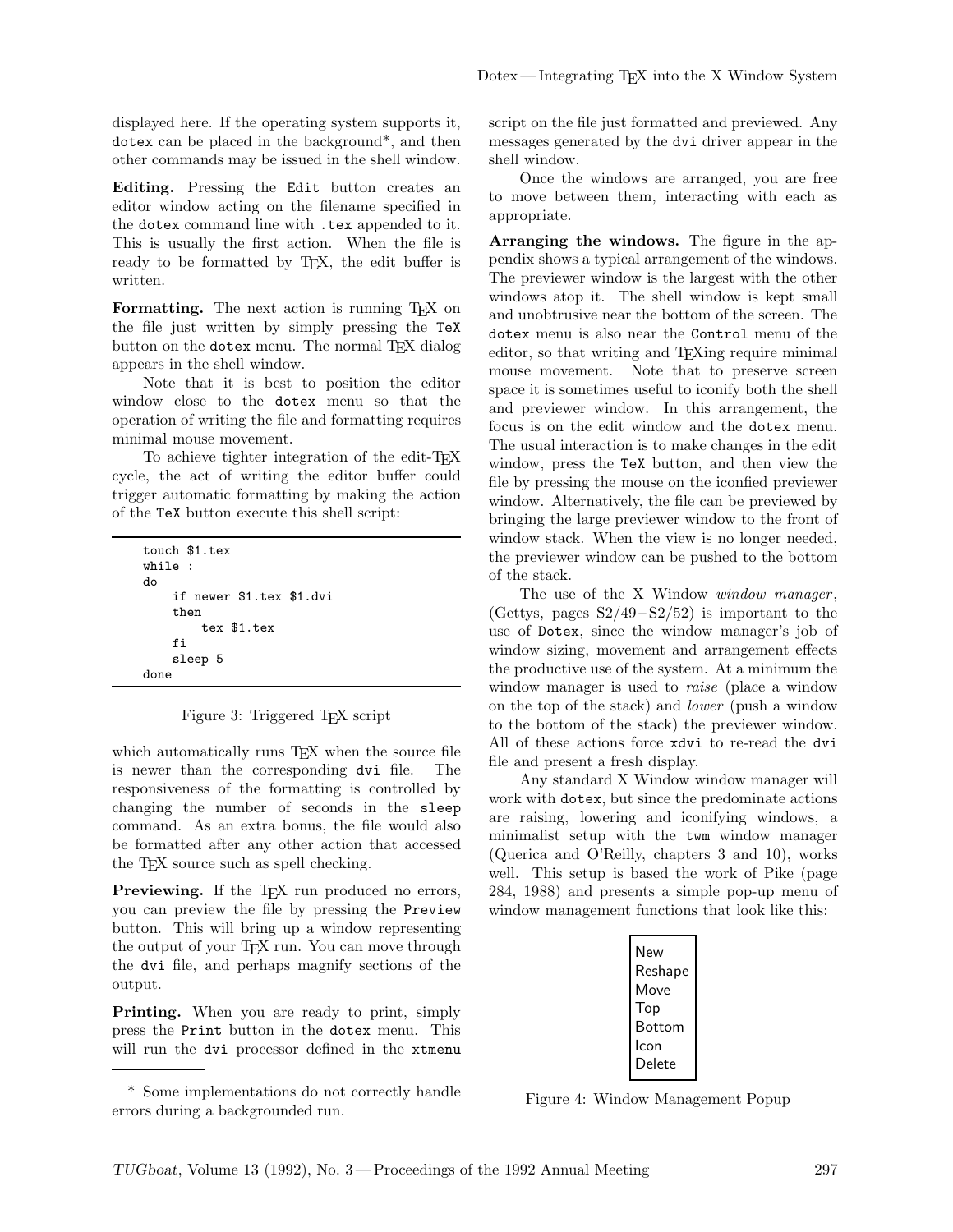These commands in the twm startup file define the setup:

```
NoTitle
Button3 = :all: f.menu "winmgr"
menu "winmgr"
{
    "New" !"xterm -1s &"
    "Reshape" f.resize
   "Move" f.move<br>"Top" f.rais
                f.raise
   "Bottom" f.lower
                f.iconify
    "Delete" f.delete
}
```
Figure 5: twm Window Management Definitions

## **Benefits**

**Prototyping typographic effects.** The arrangement just presented has many benefits over the traditional TEX interaction model. For example, it facilitates the rapid prototyping of different typographic effects before final printing. As a simple example, to see the page-breaking effects of altering a parameter such as page width, the steps are:

- *•* go to the editor window, and the add the change, for example, \hsize=3in,
- *•* write the edit buffer,
- *•* go to the dotex menu, press the TeX button, and
- then expose the previewer window.

If the editor supports the undo function, the change can be easily backed off if the desired effect did not meet expectations.

**Network usage.** Dotex runs in the X Window system so it is inherently network-based. This means that the appropriate hardware can be used for a particular document preparation task. For example, it is possible to run  $T<sub>F</sub>X$  on fast machine and at the same time use a different machine that has fast graphics for previewing.

**Reduced loading.** Once all of the tools are loaded and on-screen, they remain available to be used when needed, avoiding repeated startup and shutdown.

**Rapid correction of errors.** Because the error context from the log window and the editor are both visible, it makes error correction easier, not to mention having decreased overhead over the traditional method of having TEX spawn a new

instance of the editor. The normal mode of operation becomes the more productive edit-TEXpreview instead of edit-TEX-print.

### **Enhancements**

The window shell wish (Ousterhout, 1991) could replace xtmenu as the front-end to TFX and associated tools. Wish provides a richer widget set as well as the ability to define behavior of applications with the Tcl language. For example, instead of relying on shell scripts to provide the edit-format integration, a Tcl-aware editor such as mx could communicate directly via the send (Ousterhout, 1990) command with a Tcl-aware previewer.

## **Related Work**

Pike (1984) describes an edit-format-preview tool built on the Blit window system, troff and unix pipes. This scheme has the advantage of immediate feedback — as soon as the file is written, it is immediately formatted and presented. Pike's approach is to use the operating and window system facilities to build the tool without changing the basic tools.

VORTEX (Chen 1988, pages  $133-152$ ) takes the approach of an incremental formatter/editor system using TEX and Emacs. The system provides two distinct but integrated views into the document, allowing direct manipulation of both.

## **Availability**

All of the tools needed to implement dotex are publically available on the Internet.

Both xdvi and xtmenu have been posted to the USENET newsgroup comp.sources.x, and are archived on ftp.uu.net in

- *•* packages/X/contrib/xdvi.tar.Z, and
- *•* packages/X/contrib/xtmenu\\_1.1.tar.Z.

xdvi is also available on export.lcs.mit.edu in the file contrib/xdvi.tar.Z.

The mouse based editor, mx is available on sprite.berkeley.edu in the file tcl/mx.tar.Z

## **Bibliography**

- Chen, Pehong, "A Multiple-Representation Paradigm for Document Development", *Technical Report UCB/CSD 88/436*, University of California, Berkeley, July 1988.
- Gettys, Jim, Philip L. Karlton, and Scott McGregor, "The X Window System, Version 11", *Software Practice and Experience*, vol. 20, no. S2, pages S2/35 – S2/67, October, 1990.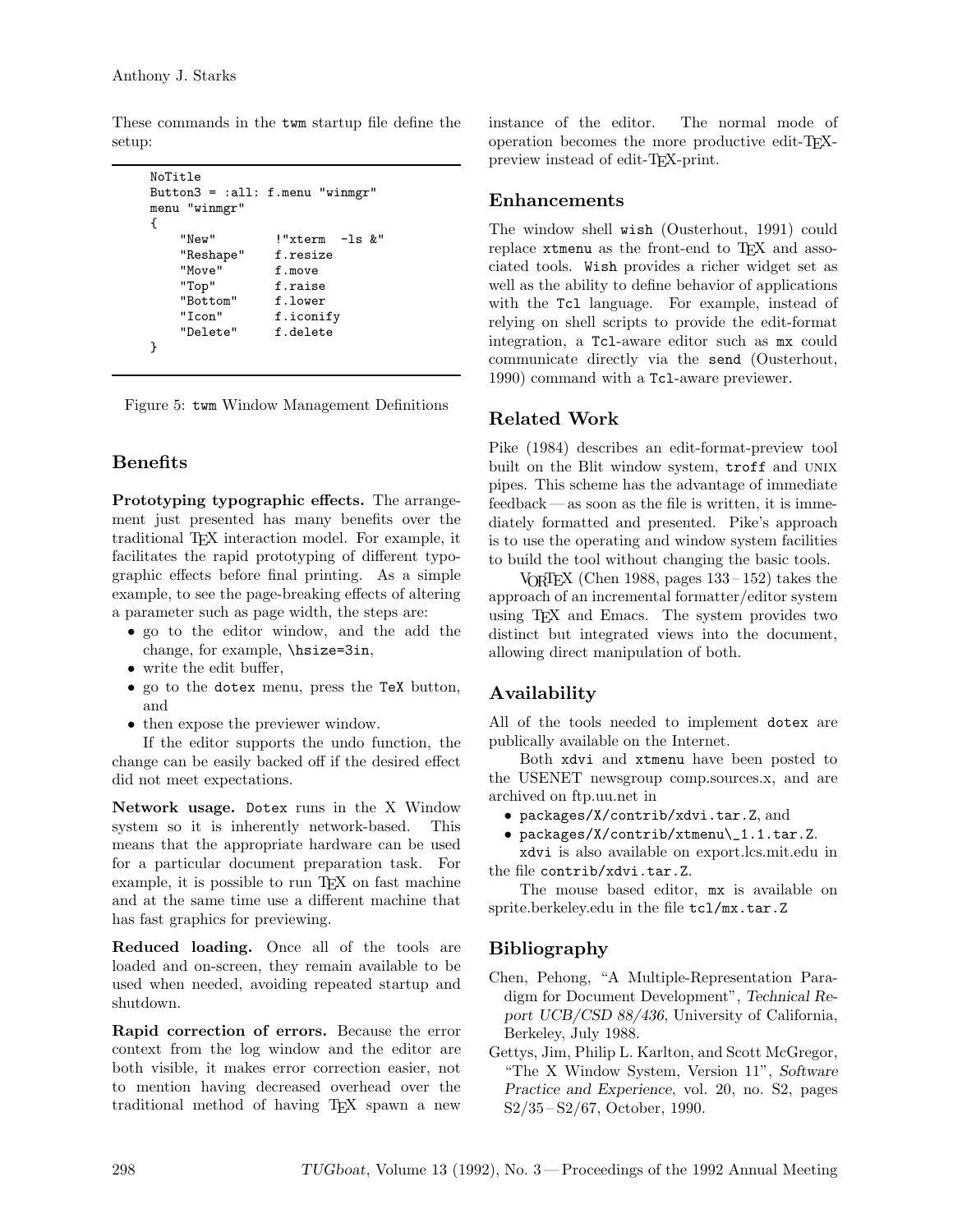Dotex— Integrating TEX into the X Window System

- Kernighan, Brian W. and Rob Pike, *The UNIX Programming Environment*, Englewood Cliffs, NJ: Prentice Hall, 1984.
- Ousterhout, John K., "Tcl: An Embeddable Command Language", *Proceedings of the Winter 1990 USENIX Conference*, Washington, D.C., January 22-26, 1990.
- Ousterhout, John K., "An X11 Toolkit Based on the Tcl Language", pages 105-115. *Proceedings of the Winter 1991 USENIX Conference*, Anaheim, CA,
- Pike, Rob, "The Blit: A Multiplexed Graphics Terminal", *Bell Labs Tech. J.*, vol. 63, no. 8, Part 2, pages 1607 – 1631, 1984.
- Pike, Rob, "Window Systems Should Be Transparent", *USENIX Computing Systems*, vol. 1, no. 3, pages 279-296, Summer, 1988.
- Quercia, Valerie and Tim O'Reilly, *X Window System User's Guide, for X11 R3 and R4 of the X Window System*, Sebastapol, CA: O'Reilly and Associates, Third Edition, 1990.
- Taylor, William, "xtmenu— An X Windows Menu Program", Version 1.0, *comp.sources.x*, vol. 13, xtmenu, June 17, 1991.
- Vojta, Paul, et al, "xdvi— DVI Previewer for the X Window System", *comp.sources.x*, vol. 17, xdvi, March, 1992.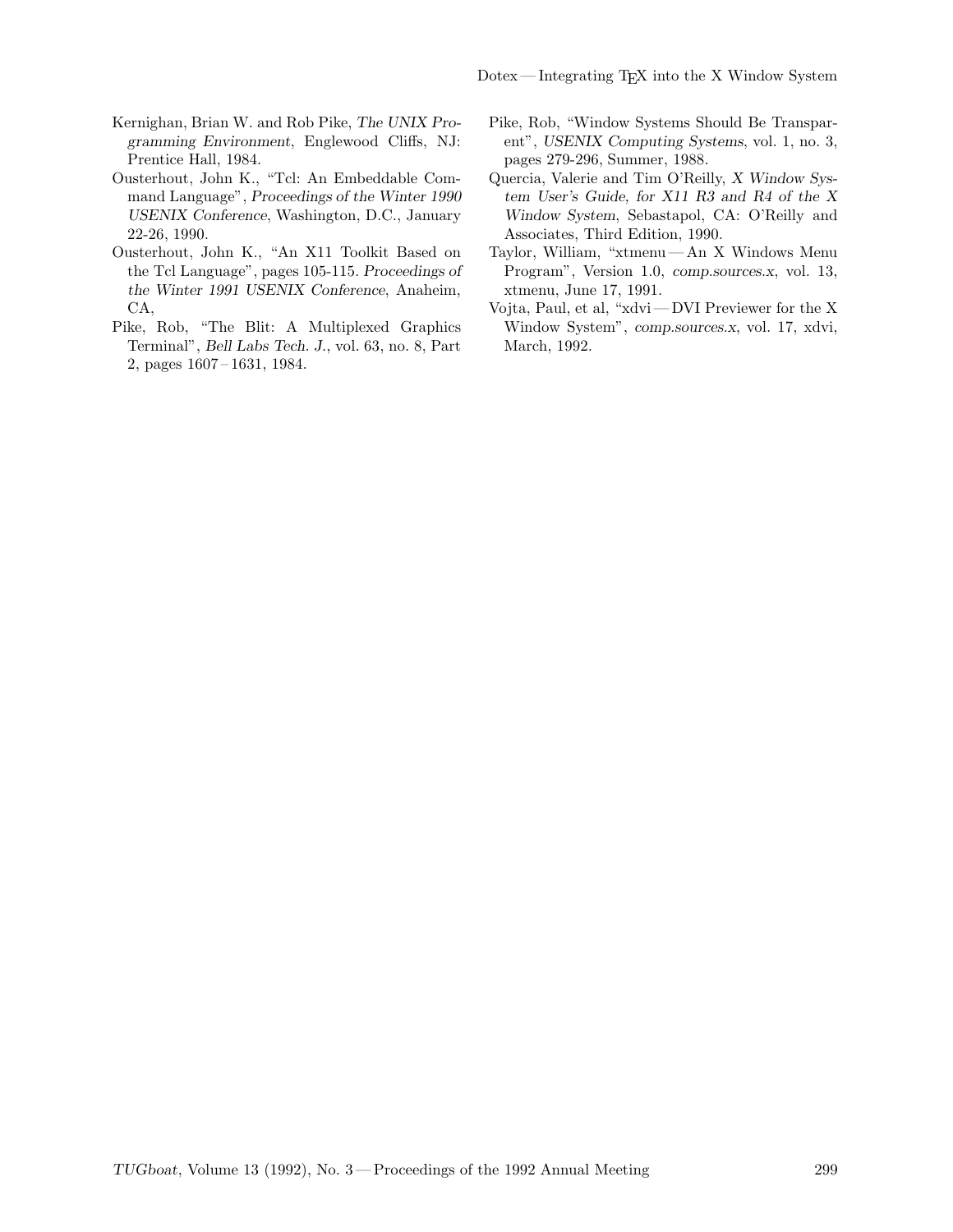# **Appendix I— A Sample Session**

Dotex -- Integrating TEX into the X Window System

|                                                                                                                                                               | ≣ dotex.tex                                                                               |              |  |  |  |
|---------------------------------------------------------------------------------------------------------------------------------------------------------------|-------------------------------------------------------------------------------------------|--------------|--|--|--|
| Anthony J. Starks                                                                                                                                             | Window<br>Control<br>Search<br>Indent Selection<br>Help                                   | Misc         |  |  |  |
| Merck Research Laboratory                                                                                                                                     | wrote "dotex.tex": 462 lines                                                              |              |  |  |  |
| Computer Resources, RY86-200                                                                                                                                  | Search: 3                                                                                 |              |  |  |  |
| 126 Lincoln Avenue                                                                                                                                            | Replace:                                                                                  |              |  |  |  |
| Rahway, NJ 07062 U.S.A.                                                                                                                                       | \title *Dotex \Dash Inteqratinq \TeX{} into the X Window System*                          |              |  |  |  |
| Phone: 908.594.7288<br>FAX: 908.594.1455                                                                                                                      | \author *Anthony J. Starks*                                                               | Ï            |  |  |  |
|                                                                                                                                                               | \address *                                                                                |              |  |  |  |
| Internet: ajs@msdrl.com                                                                                                                                       | Merck Research Laboratory\\                                                               |              |  |  |  |
| dotex.tex                                                                                                                                                     | Computer Resources, RY86–200\\                                                            |              |  |  |  |
|                                                                                                                                                               | 126 Lincoln Avenue\\                                                                      |              |  |  |  |
| TeX                                                                                                                                                           | Dotex is a system (Rahuay, NJ 07062 U.S.A.\\                                              |              |  |  |  |
| print cycle in the<br>Edit                                                                                                                                    | Phone: 908.594.7288\\                                                                     |              |  |  |  |
| xtmenu to provide<br>Preview                                                                                                                                  | FAX: 908.594.1455]                                                                        |              |  |  |  |
| editor, and dvi                                                                                                                                               |                                                                                           |              |  |  |  |
| \netaddress[\network{Internet}] ajs@msdrl.com<br>Spell<br>added. Dotex's fu<br>endnetaddress.                                                                 |                                                                                           |              |  |  |  |
| a highly interactiv<br>Diction                                                                                                                                |                                                                                           |              |  |  |  |
| programs. Dotex's<br>Print                                                                                                                                    | abstract                                                                                  |              |  |  |  |
|                                                                                                                                                               | changes in the ma<br><b>\Dt{} is a system to integrate \TeX{} tools and automate the</b>  |              |  |  |  |
|                                                                                                                                                               | Done<br>typographic effects<br>format, edit, preview, print cycle in the X Window System. |              |  |  |  |
| Dotex uses a single X Window client, \tool{xtmenu} to provide@<br>Introduction<br>ia simple push-button interface to the \TeX{}                               |                                                                                           |              |  |  |  |
| TEX is an interactive, terminiformatter, text editor, and  dvi  previewer. Other functions                                                                    |                                                                                           |              |  |  |  |
| but today's computing environssuch as spell-checking are easily added. Dotex's function                                                                       |                                                                                           |              |  |  |  |
| window and mouse-based. Dot                                                                                                                                   | is to integrate, not change existing tools, providing a                                   |              |  |  |  |
| highly interactive ``point and shoot'' interface to!<br>and click wrapper around TEX                                                                          |                                                                                           |              |  |  |  |
| traditional batch-oriented programs.<br>the X Window System (Gettys<br>\tool{Dotex's} chief advantage is allowing the user to rapidly                         |                                                                                           |              |  |  |  |
|                                                                                                                                                               |                                                                                           |              |  |  |  |
| History                                                                                                                                                       | zooming to different magnification.                                                       | A pop-       |  |  |  |
| Dotex was built out of the frustration of constantly                                                                                                          | up magnifier for examining fine typographic                                               |              |  |  |  |
| running an editor and the TEX formatter during                                                                                                                | details is also provided.                                                                 |              |  |  |  |
| the This is TeX, C Version 3.14                                                                                                                               |                                                                                           | th improved  |  |  |  |
|                                                                                                                                                               | to {(dotex.tex (/usr/ajs/tex/tugproc.sty File `TUGPROC.STY' v1.09 <8 Mar 92>              | font display |  |  |  |
| (/usr/ajs/tex/tugboat.sty File `TUGBOAT.STY' v1.11 <8 March 1992><br>(/usr/ajs/tex/tugboat.cmn File `TUGBOAT.CMN' v1.10 <8 March 1992>))) [1001.2.1           |                                                                                           |              |  |  |  |
| the success<br>$\texttt{unij}$ [1002,2,2] [1003,2,3] [1004,2,4] )                                                                                             |                                                                                           |              |  |  |  |
| wo Output written on dotex.dvi (4 pages, 21152 bytes).                                                                                                        |                                                                                           | isplay when  |  |  |  |
| Transcript written on dotex.log.                                                                                                                              |                                                                                           |              |  |  |  |
| Einstein von Stadt der Mark der Stadt und der Stadt der Stadt und Stadt und Stadt der Stadt und Stadt und Stad<br>The editor. Any standard text editor may be |                                                                                           |              |  |  |  |
|                                                                                                                                                               |                                                                                           |              |  |  |  |
| $-1$                                                                                                                                                          | used with dotex. Popular editors usually found in<br><b>THE PESS</b> 5                    |              |  |  |  |

### Figure 6: A dotex session

This typical arrangement shows the shell window at the bottom, with the edit window atop the large previewer window. The dotex menu is to the left of the edit window.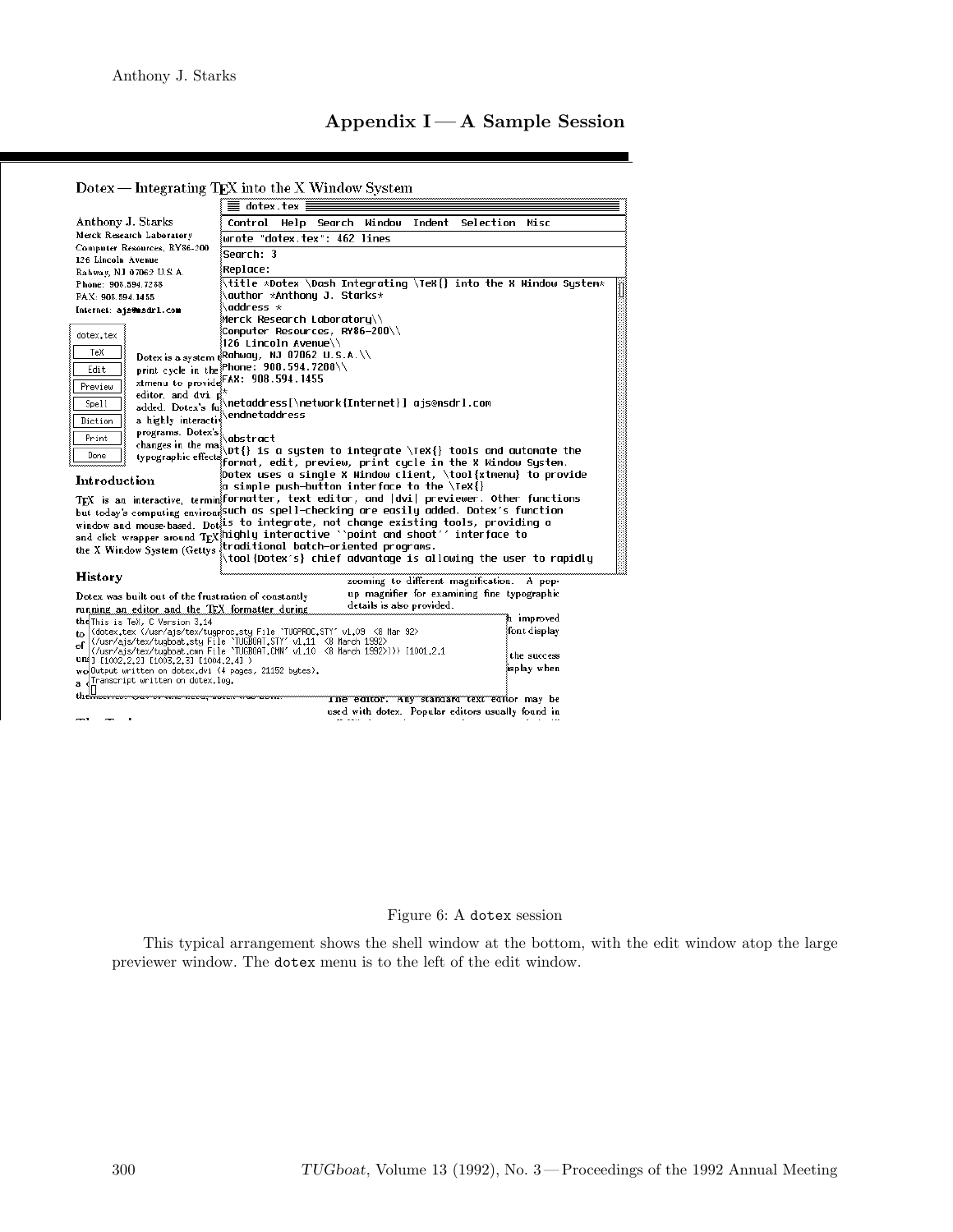#### **Appendix II — Customizing** dotex **scripts**

This script is more elaborate than the simple one presented above, and adds spell and grammar checking. Note the use of horizontal orientation which is useful when there are many menu items. Also note the blank label used here to provide visual separation of the functions.

```
file=$1
xtmenu -horizontal -noquit -stdin <<!
"$file.tex" !label
TeX %tex $file.tex
Edit %mx $file.tex
Preview %xdvi $file.dvi&
"" !label
Spell %xterm -e ispell $file.tex
Diction %striptex $file.tex | diction
Print %dvips $file
Done !exit
!
```
Of course dotex is not limited to plain T<sub>EX</sub>; this example runs LAT<sub>EX</sub> and adds special BIBT<sub>EX</sub> support. Also added is an additional button to view the log file.

```
file=$1
xtmenu -noquit -stdin <<!
"$file.tex" !label
LaTeX %latex $file.tex
BibTeX %bibtex $file
Clean %rm -f $file.aux $file.bbl && echo Work files cleaned.
Edit %mx $file.tex
Log %mx $file.log
Preview %xdvi $file.dvi&
Print %dvips $file
Done !exit
!
```
This script is used to automate the creation of documents with included figures. Buttons are defined to popup the figure drawing tool xfig and to translate the figure file to LATEX.

```
file=$1
xtmenu -horizontal -noquit -stdin <<!
"$file.tex" !label
LaTeX %latex $file.tex
Edit %mx $file.tex
Log %xterm -e less $file.log
Figure %xfig $file.fig&
fig->TeX %fig2dev -Llatex $file.fig >${file}-fig.tex
Preview %xdvi $file.dvi&
Print %dvips $file
Done !exit
!
```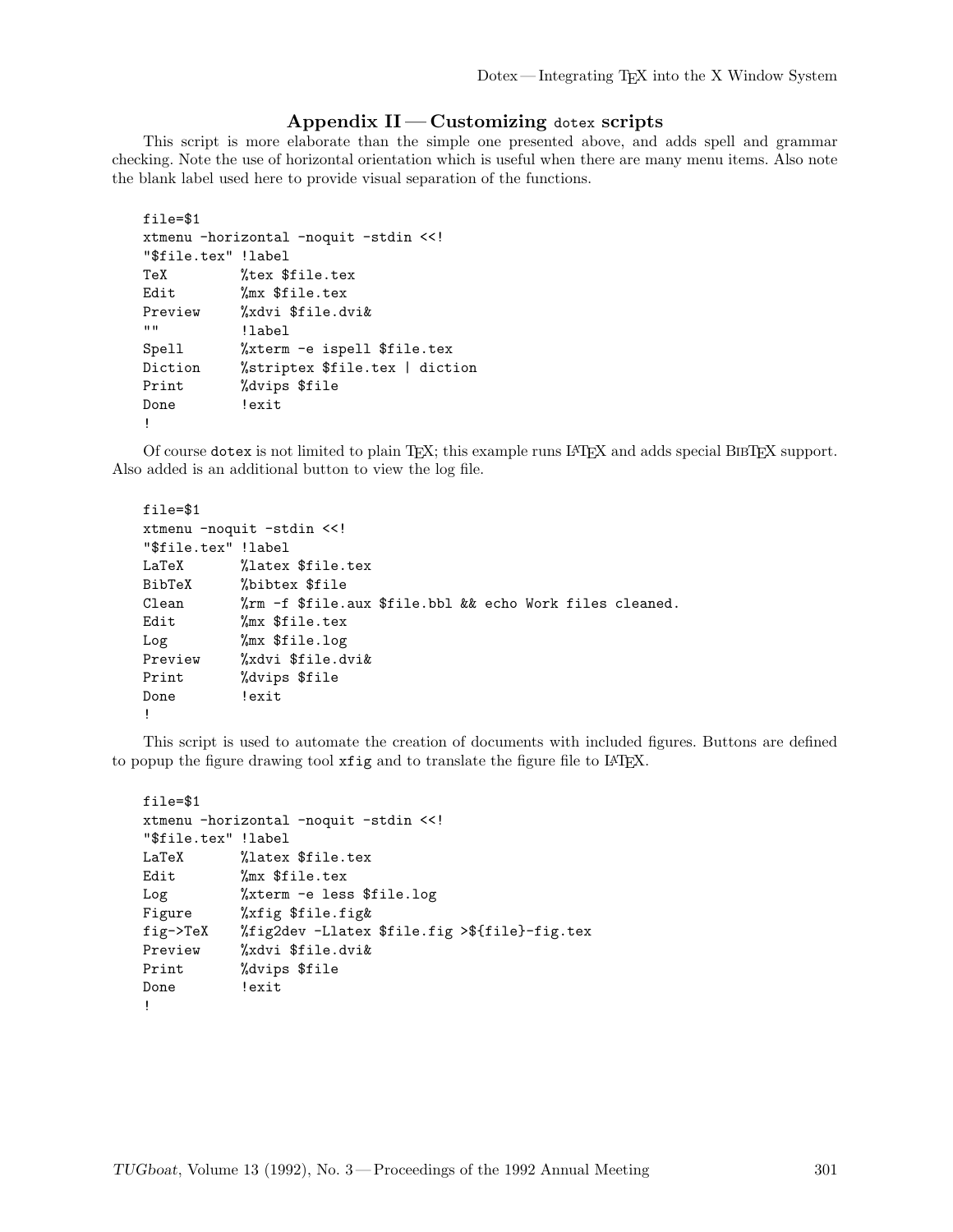Another way to run xtmenu is with multiple *menu files*, each tailored to a different formatting situation. In this case, the dotex shell script might look like this:

```
#
# dotex -- automate TeX and tools
# (multiple menu file version)
#
# Usage: dotex [-l] [-p] [-b] file
#
mdir=/usr/local/lib/xtmenus
option=$1
TeXfile=$2
export TeXfile
case $option in
-1) xtmenu -noquit -m $mdir/latex.xtm&;;
-p) xtmenu -noquit -m $mdir/pictex.xtm&;;
-b) xtmenu -noquit -m $mdir/bibtex.xtm&;;
*) xtmenu -noquit -m $mdir/plain.xtm&;;
esac
```
Figure 7: A dotex script with multiple menu files

where the different menu files are stored in a special directory /usr/local/lib/xtmenus. All of the menu files use a common variable,  $Texfile$  when referring to the TEX source file. The different styles of TEX use are invoked by using a different option character, as in:

dotex -l file to run the LATEX specific setup.